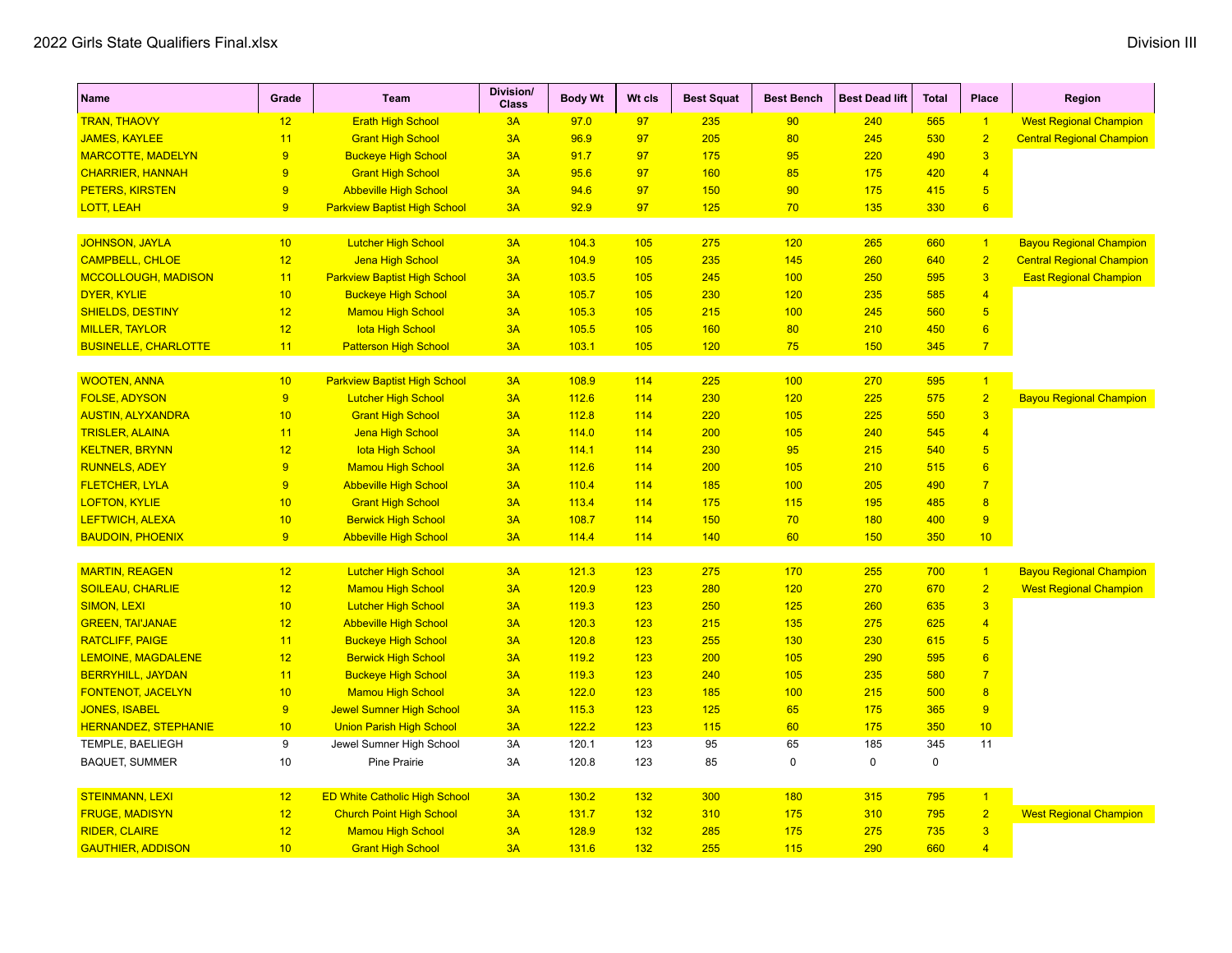| Name                       | Grade | <b>Team</b>                          | <b>Division/</b><br><b>Class</b> | <b>Body Wt</b> | Wt cls | <b>Best Squat</b> | <b>Best Bench</b> | <b>Best Dead lift</b> | <b>Total</b> | Place           | <b>Region</b>                  |
|----------------------------|-------|--------------------------------------|----------------------------------|----------------|--------|-------------------|-------------------|-----------------------|--------------|-----------------|--------------------------------|
| <b>LASSEIGNE, KALI</b>     | 10    | <b>Berwick High School</b>           | 3A                               | 131.9          | 132    | 255               | 115               | 290                   | 660          | $5\overline{)}$ |                                |
| <b>COVINGTON, ELLA</b>     | 11    | <b>ED White Catholic High School</b> | 3A                               | 129.6          | 132    | 265               | 125               | 260                   | 650          | $6\phantom{a}$  |                                |
| <b>FONTENOT, NYSSA</b>     | 9     | <b>lota High School</b>              | 3A                               | 130.6          | 132    | 245               | 130               | 230                   | 605          | $\overline{7}$  |                                |
| <b>GAUTHIER, AINSLEY</b>   | 11    | <b>Grant High School</b>             | 3A                               | 128.5          | 132    | 260               | 95                | 225                   | 580          | 8               |                                |
| <b>SOUCY, MACIE</b>        | 10    | <b>Abbeville High School</b>         | 3A                               | 127.8          | 132    | 230               | 100               | 225                   | 555          | 9               |                                |
| <b>JACKSON, EMORRIANOH</b> | 10    | <b>Jewel Sumner High School</b>      | 3A                               | 130.7          | 132    | 215               | 115               | 225                   | 555          | 10 <sup>°</sup> |                                |
| CALLAHAN, MAGGIE           | 11    | Erath High School                    | 3A                               | 127.3          | 132    | 225               | 100               | 225                   | 550          | 11              |                                |
| POTTER, KADYN              | 10    | Parkview Baptist High School         | 3A                               | 127.7          | 132    | 205               | 95                | 210                   | 510          | 12              |                                |
| <b>BURKE, CARA</b>         | 11    | Erath High School                    | 3A                               | 128.9          | 132    | 185               | 105               | 220                   | 510          | 13              |                                |
| KITTLIN, KARIZZMA          | 11    | Jena High School                     | 3A                               | 130.8          | 132    | 160               | 95                | 240                   | 495          | 14              |                                |
| SIMMONS, ALI'IONNA         | 9     | Abbeville High School                | 3A                               | 127.0          | 132    | 180               | 85                | 215                   | 480          | 15              |                                |
| AUCOIN, MEGAN              | 12    | Parkview Baptist High School         | 3A                               | 131.7          | 132    | 175               | 95                | 200                   | 470          | 16              |                                |
| AGUILLARD, MYLEE           | 10    | Mamou High School                    | 3A                               | 124.3          | 132    | 185               | 90                | 185                   | 460          | 17              |                                |
|                            |       |                                      |                                  |                |        |                   |                   |                       |              |                 |                                |
| <b>URSIN, BLAIR</b>        | 10    | <b>Lutcher High School</b>           | 3A                               | 147.9          | 148    | 320               | 165               | 400                   | 885          | $\vert$ 1       | <b>Bayou Regional Champion</b> |
| <b>LAFLEUR, RICKI</b>      | 11    | <b>Mamou High School</b>             | 3A                               | 133.4          | 148    | 290               | 150               | 305                   | 745          | $\overline{2}$  | <b>West Regional Champion</b>  |
| <b>FOBB, AMAIYA</b>        | 10    | <b>Lutcher High School</b>           | 3A                               | 138.6          | 148    | 275               | 160               | 285                   | 720          | $\overline{3}$  |                                |
| <b>ROBERTS, ANNA</b>       | 12    | <b>Kaplan High School</b>            | 3A                               | 137.0          | 148    | 250               | 150               | 260                   | 660          | $\overline{4}$  |                                |
| <b>RILEY, ELLA</b>         | 9     | <b>Archbishop Hannan High School</b> | 3A                               | 141.7          | 148    | 255               | 100               | 285                   | 640          | $5\overline{)}$ |                                |
| <b>WALKER, A'LORA</b>      | 9     | <b>Wossman High School</b>           | 3A                               | 133.6          | 148    | 265               | 100               | 265                   | 630          | 6               |                                |
| <b>CASSIDY, LAUREL</b>     | 9     | <b>Parkview Baptist High School</b>  | 3A                               | 142.0          | 148    | 240               | 105               | 275                   | 620          | $\overline{7}$  |                                |
| <b>FRANCIS, JAHRA</b>      | 11    | <b>Kaplan High School</b>            | 3A                               | 139.0          | 148    | 260               | 100               | 255                   | 615          | 8               |                                |
| <b>BOREN, KINSLEE</b>      | 11    | <b>Grant High School</b>             | 3A                               | 139.4          | 148    | 235               | 110               | 245                   | 590          | 9               |                                |
| <b>MABILE, WINNIE</b>      | 12    | <b>Berwick High School</b>           | 3A                               | 144.8          | 148    | 225               | 100               | 255                   | 580          | 10 <sub>1</sub> |                                |
| STEINMANN, MACKENZIE       | 10    | ED White Catholic High School        | 3A                               | 132.9          | 148    | 225               | 95                | 250                   | 570          | 11              |                                |
| RATCLIFF, CARLEY           | 11    | Jena High School                     | 3A                               | 146.9          | 148    | 225               | 105               | 240                   | 570          | 12              |                                |
| FLINT, ANDIE               | 12    | Caldwell Parish High School          | 3A                               | 144.3          | 148    | 225               | 95                | 245                   | 565          | 13              |                                |
| STEWARD, PAYTON            | 9     | Grant High School                    | 3A                               | 133.4          | 148    | 215               | 105               | 230                   | 550          | 14              |                                |
| <b>GREEN, KALEISE</b>      | 9     | Abbeville High School                | 3A                               | 141.8          | 148    | 220               | 105               | 225                   | 550          | 15              |                                |
| MEDLEN, ANNA               | 11    | ED White Catholic High School        | 3A                               | 139.5          | 148    | 205               | 100               | 225                   | 530          | 16              |                                |
| STAPLETON, MADDI           | $10$  | Jena High School                     | 3A                               | 147.0          | 148    | 190               | 115               | 225                   | 530          | 17              |                                |
| DEROUEN, FAITH             | 12    | <b>Berwick High School</b>           | 3A                               | 134.5          | 148    | 205               | 100               | 215                   | 520          | 18              |                                |
| <b>BRIDGES, BRELAND</b>    | 10    | Jewel Sumner High School             | 3A                               | 142.4          | 148    | 195               | 95                | 225                   | 515          | 19              |                                |
| ESCALANTE, YASMINE         | 10    | Jewel Sumner High School             | 3A                               | 143.9          | 148    | 200               | 95                | 205                   | 500          | 20              |                                |
| CORTEZ-GILBERT, LILLIAN    | 9     | Church Point High School             | 3A                               | 139.0          | 148    | 155               | 95                | 215                   | 465          | 21              |                                |
| ROLDAN RODRIGUE, ELIZABETH | 11    | Union Parish High School             | 3A                               | 144.0          | 148    | 175               | 70                | 215                   | 460          | 22              |                                |
| AGUILLARD, ELLA            | 10    | St. Louis Catholic High School       | 3A                               | 138.4          | 148    | 165               | 95                | 175                   | 435          | 23              |                                |
| CIUFFI, JOSEPHINE          | 10    | Archbishop Hannan High School        | 3A                               | 148.3          | 148    | 185               | 80                | 170                   | 435          | 24              |                                |
| DAVID, PIPER               | 9     | Caldwell Parish High School          | 3A                               | 141.3          | 148    | 130               | 75                | 185                   | 390          | 25              |                                |
| DAVIS, PAIGE               | 9     | Parkview Baptist High School         | 3A                               | 132.4          | 148    | 135               | 65                | 165                   | 365          | 26              |                                |
| ONISHIA, AMERIE            | 9     | Union Parish High School             | 3A                               | 142.5          | 148    | 125               | 50                | 150                   | 325          | 27              |                                |
|                            |       |                                      |                                  |                |        |                   |                   |                       |              |                 |                                |
| <b>MITCHELL, MALAYA</b>    | 10    | <b>Lutcher High School</b>           | 3A                               | 157.0          | 165    | 315               | 175               | 310                   | 800          | $\mathbf{1}$    |                                |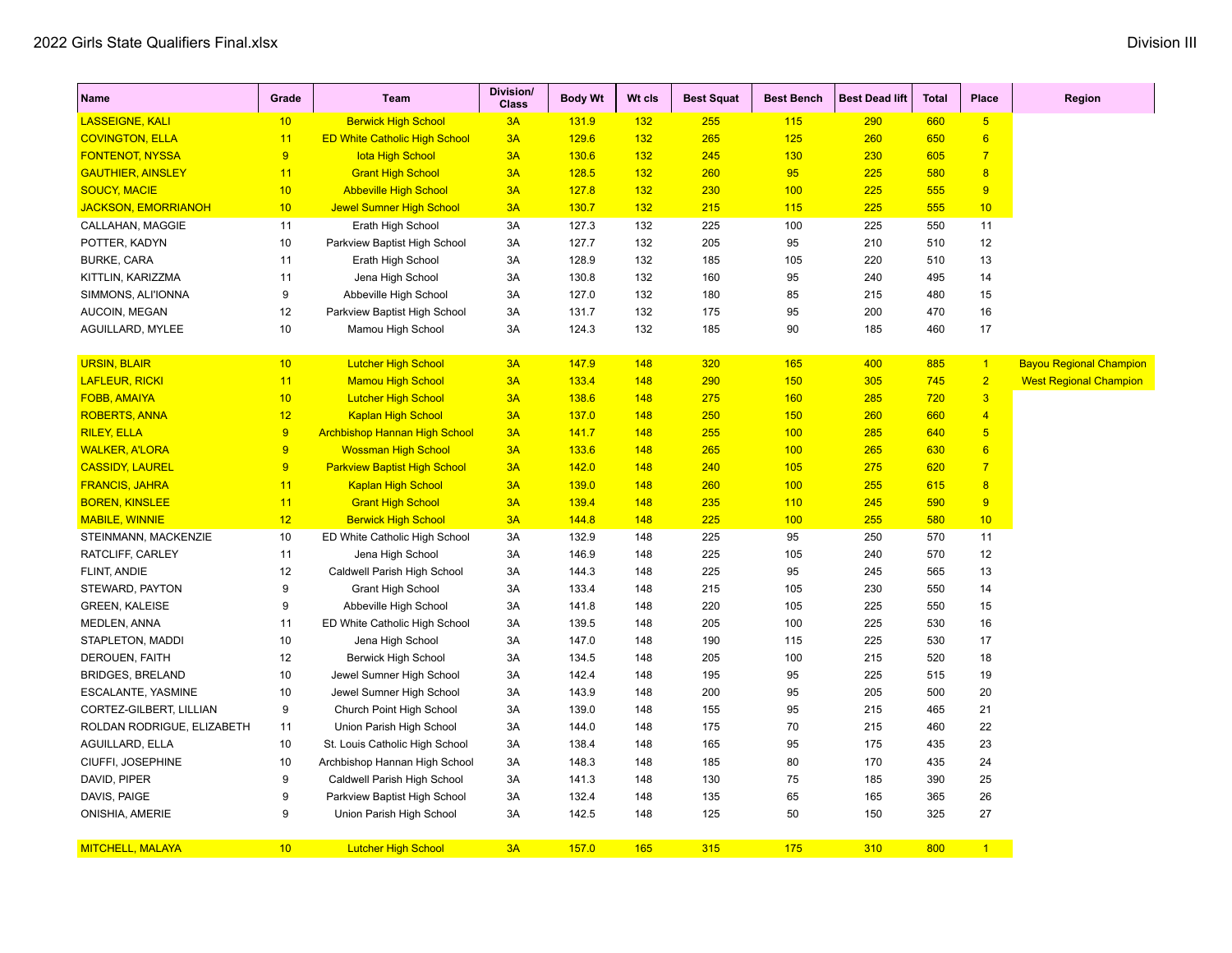| <b>Name</b>              | Grade | <b>Team</b>                          | Division/<br><b>Class</b> | <b>Body Wt</b> | Wt cls     | <b>Best Squat</b> | <b>Best Bench</b> | <b>Best Dead lift</b> | <b>Total</b> | Place           | Region                         |
|--------------------------|-------|--------------------------------------|---------------------------|----------------|------------|-------------------|-------------------|-----------------------|--------------|-----------------|--------------------------------|
| <b>HOWELL, MCKENNA</b>   | 11    | <b>Grant High School</b>             | 3A                        | 163.8          | 165        | 265               | 125               | 315                   | 705          | $\overline{2}$  |                                |
| <b>SIMMONS, PARIS</b>    | 11    | Jena High School                     | 3A                        | 158.6          | 165        | 270               | 135               | 280                   | 685          | $\overline{3}$  |                                |
| <b>DICK, ALLENIE</b>     | 10    | <b>Mamou High School</b>             | 3A                        | 154.2          | 165        | 275               | 135               | 230                   | 640          | $\overline{4}$  |                                |
| <b>MANUEL, AINSLEY</b>   | 9     | <b>lota High School</b>              | 3A                        | 153.8          | 165        | 240               | 120               | 260                   | 620          | $5\overline{)}$ |                                |
| <b>COOPER, KATELYN</b>   | 11    | Jena High School                     | 3A                        | 156.9          | 165        | 220               | 125               | 255                   | 600          | $6\overline{6}$ |                                |
| <b>LANDRY, TONIE</b>     | 9     | <b>Abbeville High School</b>         | 3A                        | 150.3          | 165        | 240               | 105               | 250                   | 595          | $\overline{7}$  |                                |
| <b>DEMPSTER, LILY</b>    | 9     | <b>ED White Catholic High School</b> | 3A                        | 157.5          | 165        | 240               | 85                | 245                   | 570          | 8               |                                |
| <b>STUTES, MCKENZIE</b>  | 12    | <b>Erath High School</b>             | 3A                        | 157.3          | 165        | <b>195</b>        | 105               | 260                   | 560          | 9               |                                |
| <b>FORET, OLIVIA</b>     | 9     | <b>ED White Catholic High School</b> | 3A                        | 156.8          | 165        | 215               | 95                | 215                   | 525          | 10              |                                |
| SHERMAN, ANDREA          | 11    | Jewel Sumner High School             | 3A                        | 162.7          | 165        | 225               | 115               | 185                   | 525          | 11              |                                |
| DEMOUY, EMMA             | 11    | Parkview Baptist High School         | 3A                        | 160.5          | 165        | 175               | 130               | 205                   | 510          | 12              |                                |
| LOUSTEAU, KATY           | 12    | Berwick High School                  | 3A                        | 157.5          | 165        | 135               | 115               | 245                   | 495          | 13              |                                |
| MATEJKOVA, AMALIE        | 11    | Berwick High School                  | 3A                        | 155.6          | 165        | 160               | 85                | 220                   | 465          | 14              |                                |
| MURRY, A'MAIAH           | 9     | Kaplan High School                   | 3A                        | 163.7          | 165        | 175               | 75                | 170                   | 420          | 15              |                                |
| CASSELL, CHEYENNE        | 11    | Union Parish High School             | 3A                        | 164.8          | 165        | 145               | 60                | 165                   | 370          | 16              |                                |
| <b>DESOTO, MACI</b>      | 10    | <b>Buckeye High School</b>           | 3A                        | 174.7          | 181        | 350               | 180               | 295                   | 825          | $\overline{1}$  |                                |
| <b>BENIOT, KINSLEY</b>   | 11    | <b>lota High School</b>              | 3A                        | 178.8          | 181        | 310               | 180               | 305                   | 795          | $\overline{2}$  | <b>West Regional Champion</b>  |
| <b>DELCAMBRE, LANI</b>   | 11    | <b>Erath High School</b>             | 3A                        | 171.8          | 181        | 305               | 160               | 300                   | 765          | $\overline{3}$  |                                |
| <b>SAUCIER, ANDREA</b>   | 10    | <b>Buckeye High School</b>           | 3A                        | 174.9          | 181        | 285               | 145               | 330                   | 760          | $\overline{4}$  |                                |
| <b>ROUSSEL, KARSYN</b>   | 9     | <b>ED White Catholic High School</b> | 3A                        | 168.9          | 181        | 225               | 125               | 260                   | 610          | $5\overline{)}$ |                                |
| <b>GARY, ANYSTIN</b>     | 12    | <b>Kaplan High School</b>            | 3A                        | 175.1          | 181        | 235               | 100               | 245                   | 580          | $6\overline{6}$ |                                |
| <b>RUSSO, FERRAH</b>     | 11    | <b>Erath High School</b>             | 3A                        | 177.1          | 181        | 225               | 125               | 225                   | 575          | $\overline{7}$  |                                |
| <b>HODGES, ALEX</b>      | 9     | Jena High School                     | 3A                        | 166.0          | 181        | 200               | 120               | 250                   | 570          | 8               |                                |
| <b>KNIGHT, SUBRIYA</b>   | 9     | <b>Wossman High School</b>           | 3A                        | 176.7          | 181        | 225               | 95                | 250                   | 570          | 9               |                                |
| <b>FAIRLEY, NATALIE</b>  | 12    | <b>Parkview Baptist High School</b>  | 3A                        | 176.1          | 181        | 205               | 120               | 220                   | 545          | 10 <sub>1</sub> |                                |
| UTRA, GABRIELLA          | 12    | Berwick High School                  | 3A                        | 181.7          | 181        | 175               | 100               | 235                   | 510          | 11              |                                |
| GORDON, KHLOE            | 12    | Abbeville High School                | 3A                        | 171.1          | 181        | 175               | 95                | 185                   | 455          | 12              |                                |
| STANFIELD, LILLIAN       | 11    | Pine Prairie                         | 3A                        | 169.4          | 181        | $\mathbf 0$       | $\mathbf 0$       | $\mathbf 0$           | 0            |                 |                                |
| MITCHELL, ZADE           | 9     | Abbeville High School                | 3A                        | 171.0          | 181        | 0                 | $\Omega$          | $\mathbf 0$           | $\mathbf 0$  |                 |                                |
| <b>FORSYTHE, MIKAYLA</b> | 10    | <b>Lutcher High School</b>           | 3A                        | 191.8          | 198        | 365               | 245               | 370                   | 980          | $\vert$ 1       | <b>Bayou Regional Champion</b> |
| ROBICHAUX, MARIANA       | 12    | <b>ED White Catholic High School</b> | 3A                        | 197.5          | 198        | 305               | 165               | 350                   | 820          | $\overline{2}$  |                                |
| <b>MONTZ, KASSIE</b>     | 12    | <b>Lutcher High School</b>           | 3A                        | 182.1          | 198        | 285               | 190               | 280                   | 755          | $\overline{3}$  |                                |
| <b>CARRENO, EMILY</b>    | 10    | <b>Grant High School</b>             | 3A                        | 187.6          | 198        | 265               | 145               | 315                   | 725          | $\overline{4}$  |                                |
| <b>GATSON, REGINA</b>    | 11    | <b>Union Parish High School</b>      | 3A                        | 191.7          | 198        | 300               | 110               | 275                   | 685          | $5\phantom{a}$  |                                |
| <b>JONES, HARMONY</b>    | 10    | <b>Berwick High School</b>           | 3A                        | 189.3          | <b>198</b> | 250               | 135               | 290                   | 675          | $6\overline{6}$ |                                |
| <b>FREEMAN, LOGAN</b>    | 12    | Jena High School                     | 3A                        | 185.2          | 198        | 270               | 115               | 275                   | 660          | $\overline{7}$  |                                |
| <b>WILKERSON, HAYDEN</b> | 10    | <b>Erath High School</b>             | 3A                        | 188.5          | 198        | 235               | 125               | 240                   | 600          | 8               |                                |
| NITZ, RIKKI              | 9     | <b>Buckeye High School</b>           | 3A                        | 193.8          | 198        | 260               | 85                | 235                   | 580          | 9               |                                |
| <b>COOPER, KURSTIN</b>   | 11    | <b>Wossman High School</b>           | 3A                        | 185.6          | <b>198</b> | 170               | 115               | 265                   | 550          | 10 <sub>1</sub> |                                |
| HENRY, MEL'LASIA         | 9     | Wossman High School                  | 3A                        | 194.9          | 198        | 170               | 100               | 225                   | 495          | 11              |                                |
| MEDRANO, YOLANDA         | 11    | Union Parish High School             | 3A                        | 187.0          | 198        | 185               | 80                | 175                   | 440          | 12              |                                |